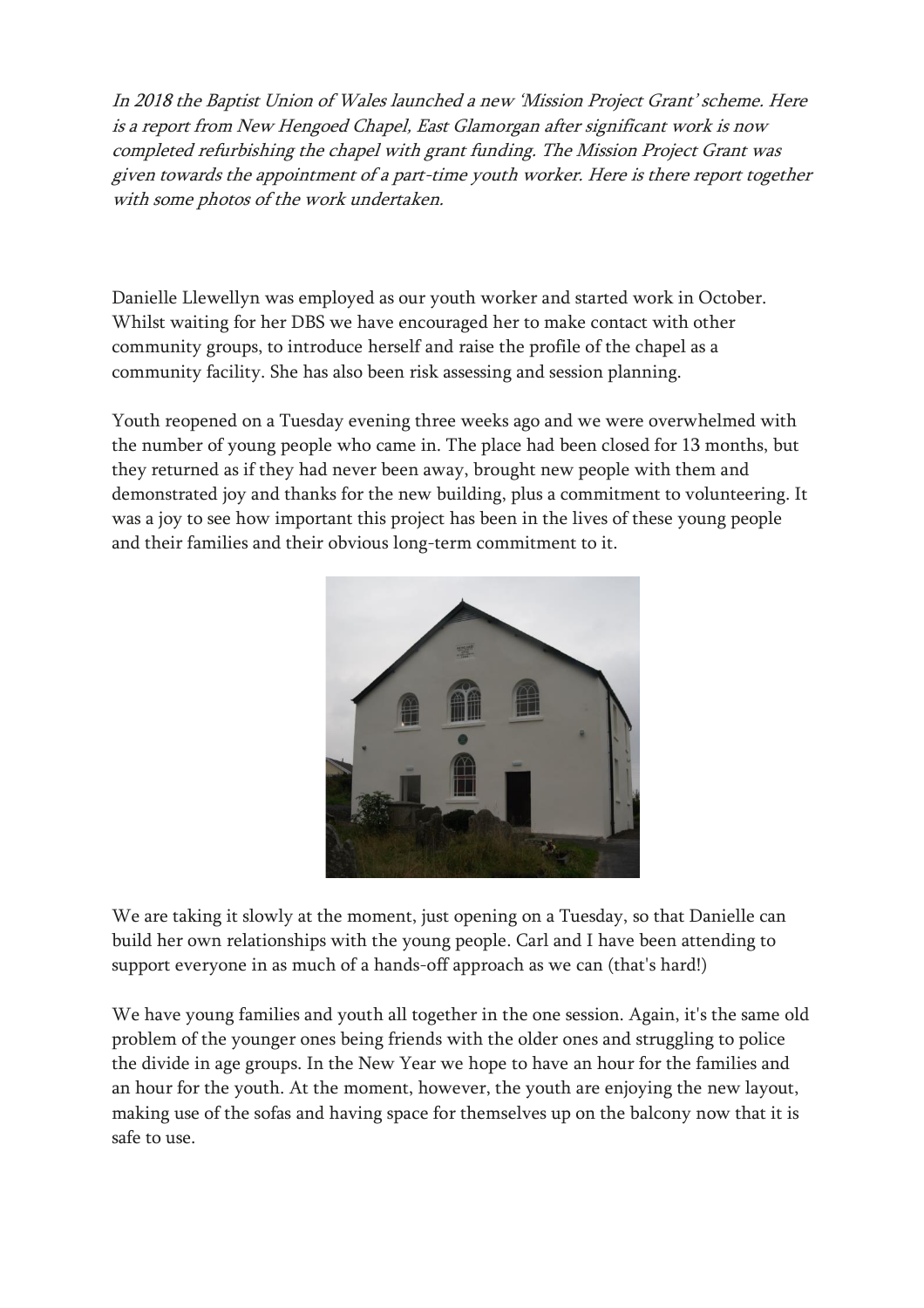In the New Year, we will be rolling out a new programme:

- Youth x3 per week
- Breakfast Club
- Cafe
- Mental health groups (in association with Growing Spaces)
- Parent and toddler
- Knit 'n' natter/craft group



Danielle is also liaising with other community groups to use the building and we have, in the week, make links with a Carers charity with a view to them operating a satellite support/information group from the building.

All of this is designed to meet the needs of the community - needs that have been identified over the last 10 years. We will be building on the relationships of trust that we have made and working alongside other professionals to bring transformation to lives of individuals and the culture/well-being of the whole community. We believe that God is a God of new beginnings, hope and renewal. Through this work, this can be a reality in the lives of people now as God's Kingdom is made manifest through very practical interventions and the love of God's people.